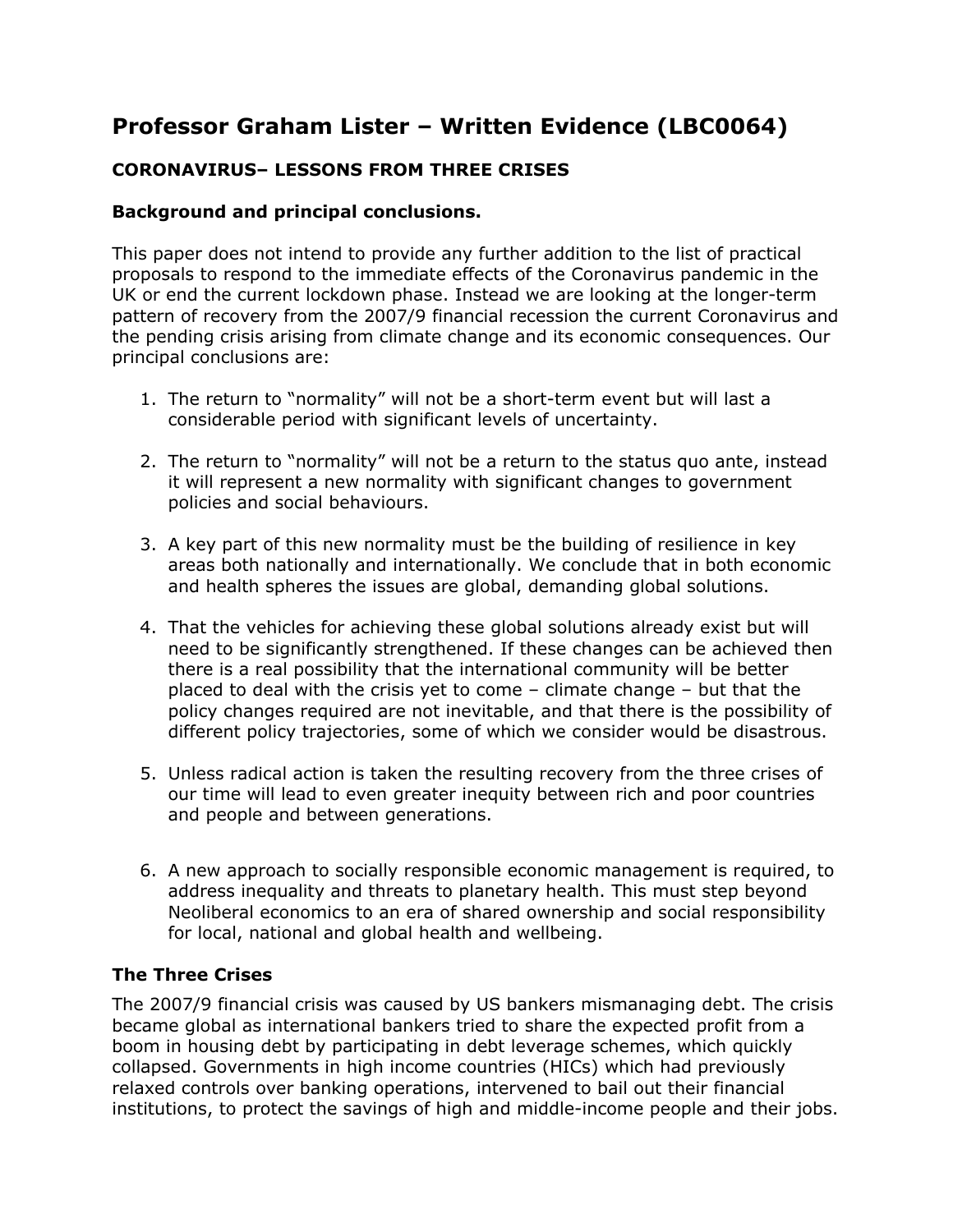This caused a reduction in GDP in High-Income Countries like the UK, greater than at any time since the Great Depression of 1929-39. It resulted in a growth in unemployment, increased poverty and a widening inequality gap in these countries. It has been called the Great Recession with an estimated fall in global GDP of some 5% mostly for HICs. It also caused a reduction in economic growth of lower income countries (LICs) due to their dependence upon High Income Country markets.

Responses to the Corona virus pandemic include: furloughing jobs, social distancing measures, travel restrictions and diversion of health services for Covid-19 patients. These have required vast increases in government funding financed by debt. They will also inevitably result in further increases in business and household debt, loss of jobs, increased health and care service demand due to delays in treatment, mental health and domestic abuse issues. These impacts are already becoming apparent in HICs, where it is also found that the impact upon disadvantaged communities and families is much greater than for the better off. For LICs the situation is unclear as many do not have the capacity to monitor the pandemic or respond to the healthcare needs of their people.

Estimates of the economic impact of the coronavirus restrictions vary between authorities with the Office for Budget Responsibility, IMF, Bank of England, and independent analysts all coming up with slightly different calculations as to the immediate impact – varying from 20 to 30% of GDP – and the impact on GDP across the whole year varying from around -6.5% to -10%. Much depends on assumptions that are made about how long the restrictions will last – but a general estimate is that restrictions lasting more than 3 months would significantly increase these estimates. The impact of reductions on the world economy, the IMF estimates could be in the order of minus 5% for the USA, minus 6% for the UK and minus 7.5% for the EU. The general consensus is that these reductions are significantly greater than those experienced in the financial crisis of 2007/9 and may be greater than those experienced during the 1930s depression.

The impact of Climate Change suggested by the Stern Review of 2006 could be in the order of 15 to 20% of GDP as a permanent reduction assuming that action was taken at the time. More recent predictions, taking into account how little has been done, have estimated the global impact at up to \$50 trillion, about 60% of global GDP. The impacts of climate change and other aspects of planetary health neglect such as the reduced alkalinity of the oceans, plastic waste, deforestation and overuse of fertilisers, include: reduced agricultural productivity, damage and loss due to disruptive weather events, the movement of people and cities due to rising sea levels and floods, damage to people's health due to the spread of tropical diseases and abnormally high temperatures. These impacts will have secondary effects due to factors such as mass migration to avoid flooding and starvation, conflict over access to water and other resources and a rise in poverty and malnutrition. The most significant hardship in terms of economic development and health will befall the poorest people in the lowest income countries.

In response to the 2007/9 financial crisis HIC governments bailed out their financial institutions by borrowing from their Central Banks this brought government borrowing to an average of some 100% of GDP, and in some cases to even higher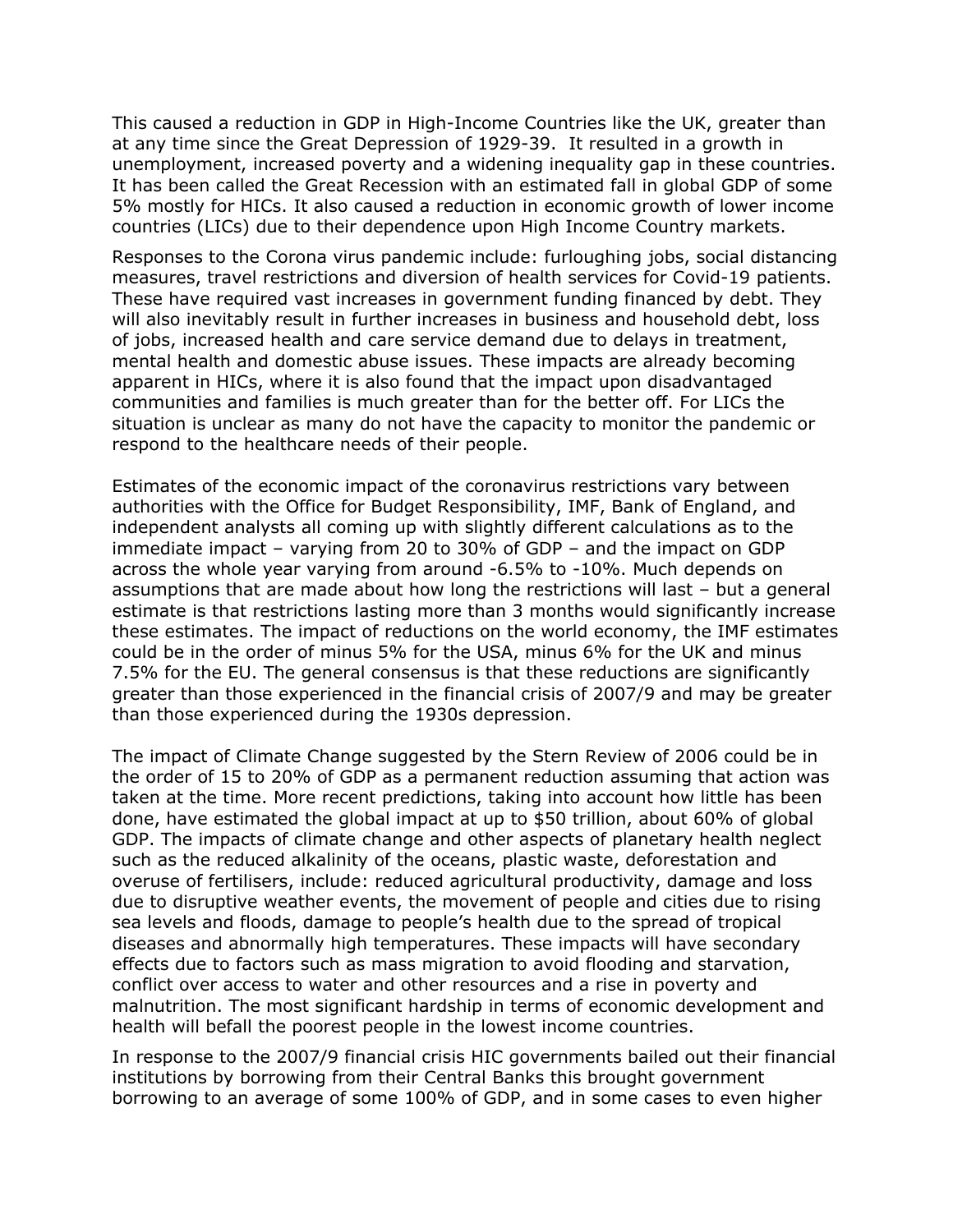levels, that were thought to be unsustainable. The Coronavirus pandemic is requiring even higher levels of government debt, probably in the order of 150% of GDP. A study by the World Bank concluded that attempting to maintain a debt to GDP ratio greater than 77% over an extended period of time, will slow economic growth. Moreover, there is also likely to be a demand for increased business and household debt at a time when these are at a very high level in most High Income Countries. Total debt could rise to over 400% of GDP.

These crises, whether caused by financial or health issues are all global in their consequences. They all have implications for future health and economic wellbeing. While health and life expectancy differ between countries with different levels of income, comparisons between high income countries show no correlation between income levels and health outcome. In this case it is the level of equity within the country that is most closely related to health and wellbeing outcomes. We may conclude that while economic performance affects the level of resources available for health and social services, in HICs the consequences for health and wellbeing outcomes depend on policy choices made by governments.

It is already apparent that the most severe consequences in all cases will be borne by poor people and low-income countries, even though these countries have played almost no part in the causes of these crises. The response by high income countries of borrowing to protect their economies will leave very little scope for dealing with the economic consequences of climate change by further borrowing. High income countries have burdened future generations with both the consequences of climate change and an extraordinary level of public and private debt, which limits the scope for further action of this type.

#### **The long-term pattern of recovery**

There are a wide range of different assumptions about the nature and length of time required for economic recovery from these three crises, characterised alphabetically as V shaped, W-shaped, U-shaped, or L-shaped. The types of policy to be adopted from what is universally seen as the deepest reduction in UK and world GDP since the 1930s depend critically on the assumptions that are made about the nature of recovery.

The neoliberal economic orthodoxy that is currently adopted in most countries would indicate that the recovery from an economic shock should be quick – a V shaped recovery pattern. The economic model assumes that without government interference the economy will recover to its prior equilibrium. More pragmatic commentators would suggest that the recovery is more likely to be "U-shaped" – taking longer to recover than this model would indicate. How long the recovery will take is not clear. A recent estimate from the Ernst Young Independent Treasury Economic Model Club (the EY ITEM Club) using modelling based on the UK government's own Treasury calculations, suggest that the recessionary period would take 3 years to clear. Most of these calculations are based on the crisis being concluded as a single incident. As we point out below this seems unlikely in the case of the corona virus and impossible for climate change, which has led to suggestions that the recession is more likely to be W-shaped, that is what has been known the past as "double dip" recession or perhaps an undulating wave.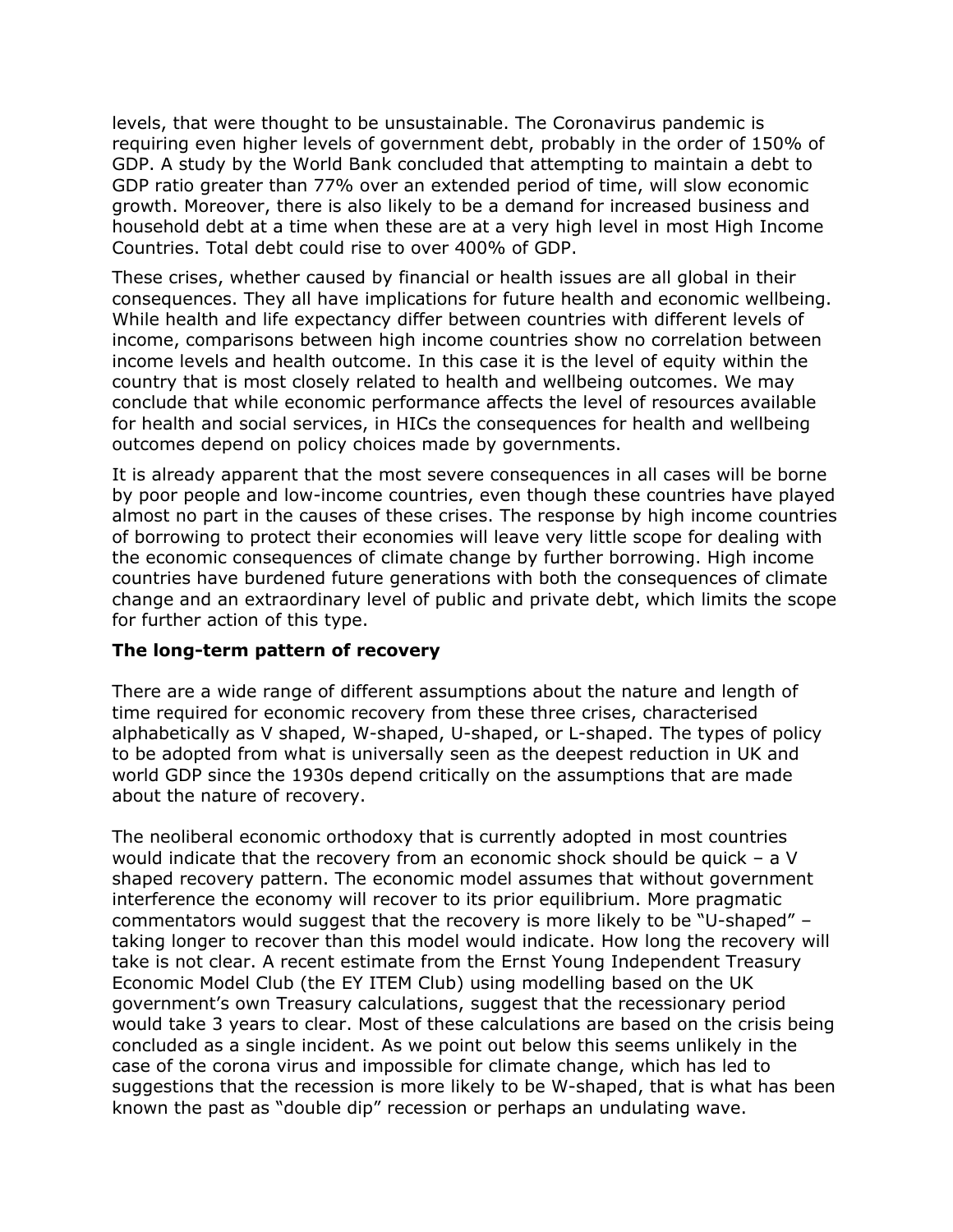We suggest that the assumption of rapid recovery from crisis is unrealistic. The experience of the finance crisis of 2007/9 would suggest that the pattern is more likely to be L-shaped. The growth of the economy following the finance crisis showed this pattern with an approximate 5% reduction in GDP and economy recovery along a long term growth path parallel to that which might have been assumed from the longer term estimates but not converging with it. The shape was an elongated L. It was not until 2013 that the rate of growth from the lower GDP starting point got GDP to the level that it had been before the crisis. In recovering from the Coronavirus many businesses will need to refinance and reorganise their business and reactivate their supply chains this will increase the time required for recovery. In relation to climate change a great many businesses and individuals will need to radically rethink their operations and lifestyles. So in this case it will require a gradual ongoing process.

Moreover, if all countries attempt to finance their increased debt levels simultaneously, they will find themselves in a problem of the fallacy of composition. This was a feature of the finance crisis which applied to banks. When banks' balance sheets had levels of debt un-sustained by the value of assets, they sought to write down their debt levels by taking cash from profitable loans and not relending; by taking government cash intended to deal with the loss of liquidity as a result of the banks reckless behaviour and not handing it on by way of new lending; and by selling, at a high discount, some of their less profitable loan books – to each other. Unfortunately, this latter strategy did not work since each bank wanted to sell its loan book and no bank wanted to buy it, so the emphasis instead went on restricting lending, a fact much complained about at the time. This time it is not the banks, but governments that are placed in this position. To fund their increased level of debt they will either have to pay a higher premium – in an increasingly competitive market – or they will need to extend quantitative easing or worst still, printing money with inflationary consequences. Thus it seems likely that the rate of growth to which the global economy is likely to recover will in practice be lowered.

Much of this debt is inevitably going to end up in the hands of those with significant levels of wealth who are looking for profitable and safe investments – particularly at a time when the world economy may face higher risk levels. This will further concentrate the inequality of wealth promoted by the current economic orthodoxy. This will lead to what has been called a K shaped recovery with the rich increasing their wealth while the poorest suffer unemployment, poverty and lower levels of wellbeing.

### **The Impact of the Three Crisis – Financial 2007/9, Covid 19 – 2020/21, Climate 2030/50**

The results of combining estimates of the impacts of the three crises of our time, the 2007/9 financial recession, the current Coronavirus pandemic and the coming crisis caused by climate change and other impacts on planetary health are summarised in the graphs below. They show the difference between the average long-term trend of Western economies (including the United Kingdom) and extend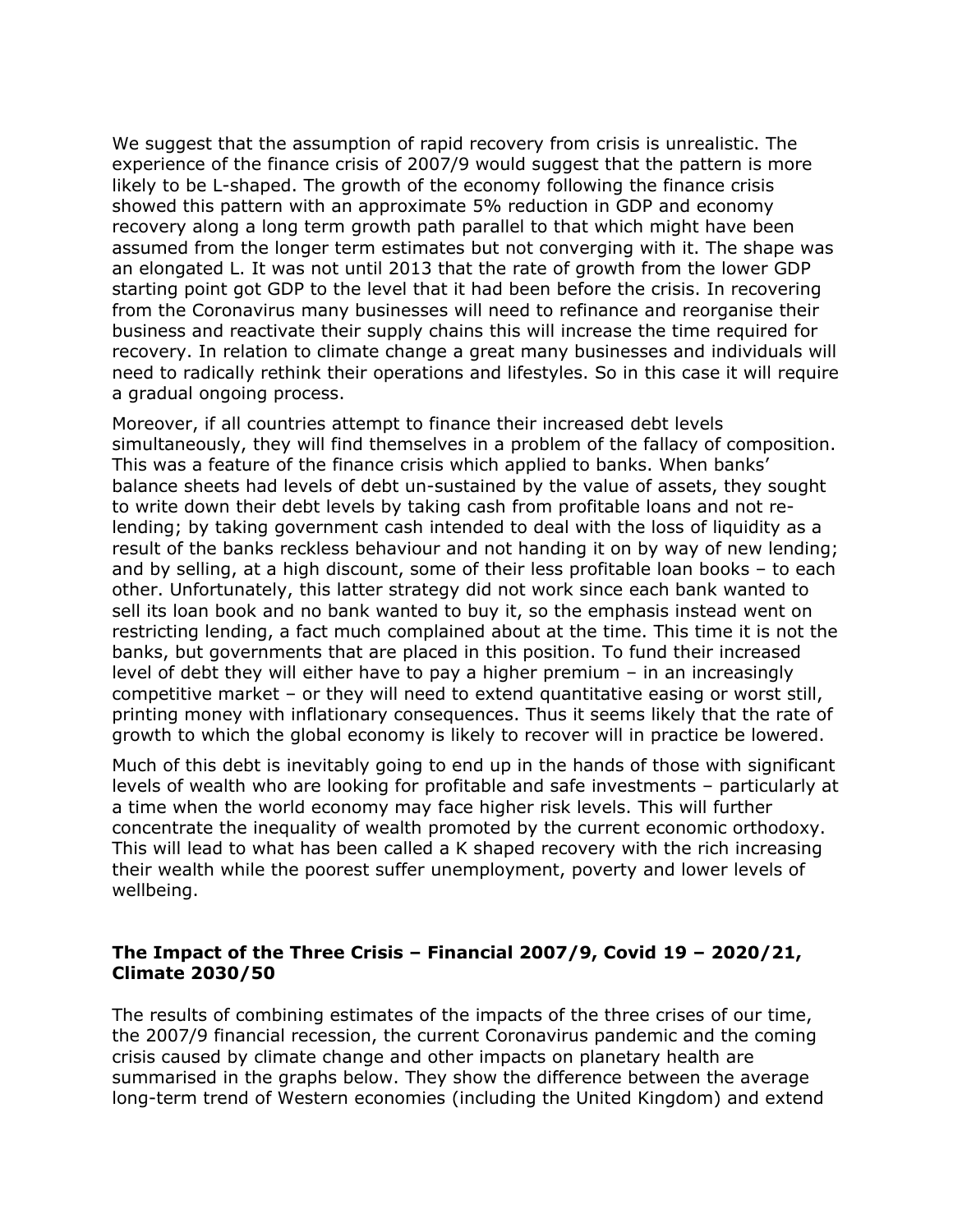that trend into the future up to 2050. Against this is set the actual GDP for the UK, which has been smoothed to indicate the trendline and eliminate variations around it. The finance crisis of 2007/9 reduced the economy by about 5% of GDP. Thereafter it followed the long-term trendline but below it. Around about 2013 the slow growth of the UK economy had put GDP back to the absolute level that it was before the financial crisis, but about this point the impact of the fallacy of composition effect meant that as each sector attempted to adjust its balance sheet deficit the impact on the overall growth of the economy pushed it down from an average of 1% per annum to 0.5% per annum.

In a similar way the impact of the Coronavirus pandemic has been illustrated as a 6.5% decline followed by slow recovery. Climate Change is shown as a series of 5% reductions in the economy spread over 3 decades. This is perhaps an overly optimistic view of the predictions made by the Stern Report. Even with such optimism it seems unlikely that the world economy will grow over the next 30 years.



Includes impact of Composition Fallacy on long term growth from 1.1% to 0.5% pa Assumes 6.5% hit on GDP from Covid 19 Assumes Best case Stern Review Climate change scenario spread over 3 decades 5%  $1980 = 100$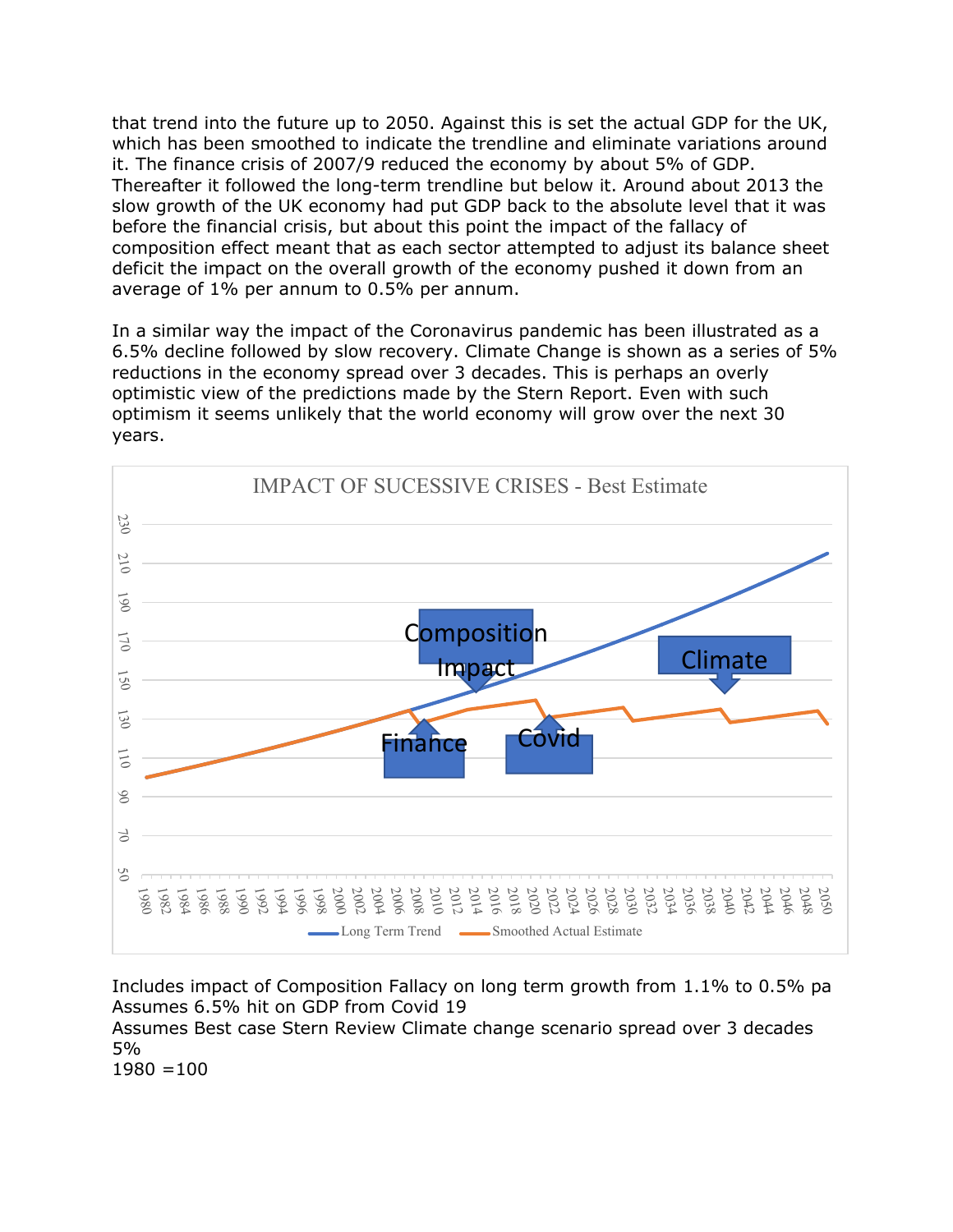#### **Policies for a new world.**

If, as we expect, we will be facing a completely new situation as a coronavirus episode winds down gradually and we face the coming crisis of climate change, we will need to look at policies which are not based on "business as usual" but which are radical changes both nationally and internationally. So in this section we consider – a new economic paradigm, and measures to improve the resilience of nations to further cycles of major changes such as further financial crises, pandemics, or climate change.

The neoliberal model of limited government regulation of national and international markets dominated economic policy from1980 onward. The intent was to maximise the rate of growth of economies. However, the reverse has been the case. During the immediate post-war period to the 1960s, growth averaged 2.2% in Western economies, since the 1980s it is only averaged 1.1%. At the same time inequality of income and wealth inequalities have grown such that that in the UK for example, before the current crises, the top decile took 40 – 50% of income, and 50 – 55% of wealth.

To recover debt arising from response to crisis the strategy adopted by nearly all governments was to reduce spending on public services including health and social care, the USA even reduced taxation on wealthy individuals and corporations. Many countries also planned to increase expenditure on infrastructure to create jobs. This was based on the neoliberal assumption that capital expenditure would generate returns, greater than the prevailing interest rate, while revenue expenditure on services was seen as unproductive. One reason for this is that national taxation policies are in competition to attract wealthy individuals and firms. Those that increase taxes fear that the mega wealthy will simply migrate and firms will relocate their headquarters to lower tax countries.

The crises will bring pressure to change the current neoliberal economic thinking, including:

- The likelihood that the recovery period of current and future crises will be long and stuttering with little real economic growth for the first half of the  $21<sup>st</sup>$  century means that governments need to take a much more proactive attitude to economic, fiscal, and monetary policies.
- The inequalities created by current the economic system and the intergenerational injustice that is apparent will foster resentment that will lead to a demand for change.
- The downgrading in status of the public services, which has been part of the neoliberal economic philosophy is at odds with the perceived importance of ensuring continued and properly funded global and national public services, particularly in low income countries
- The conventional approach to funding debt repayment by cutting public services, thereby increasing inequality at a time when public services are already stretched will lead to a demand for governments to work together to apply progressive corporation, income and wealth taxes.
- The emphasis on monetary policy as the key regulator of the economy will prove ineffective as interest rates are kept artificially low and there are no more "shots in the locker" left.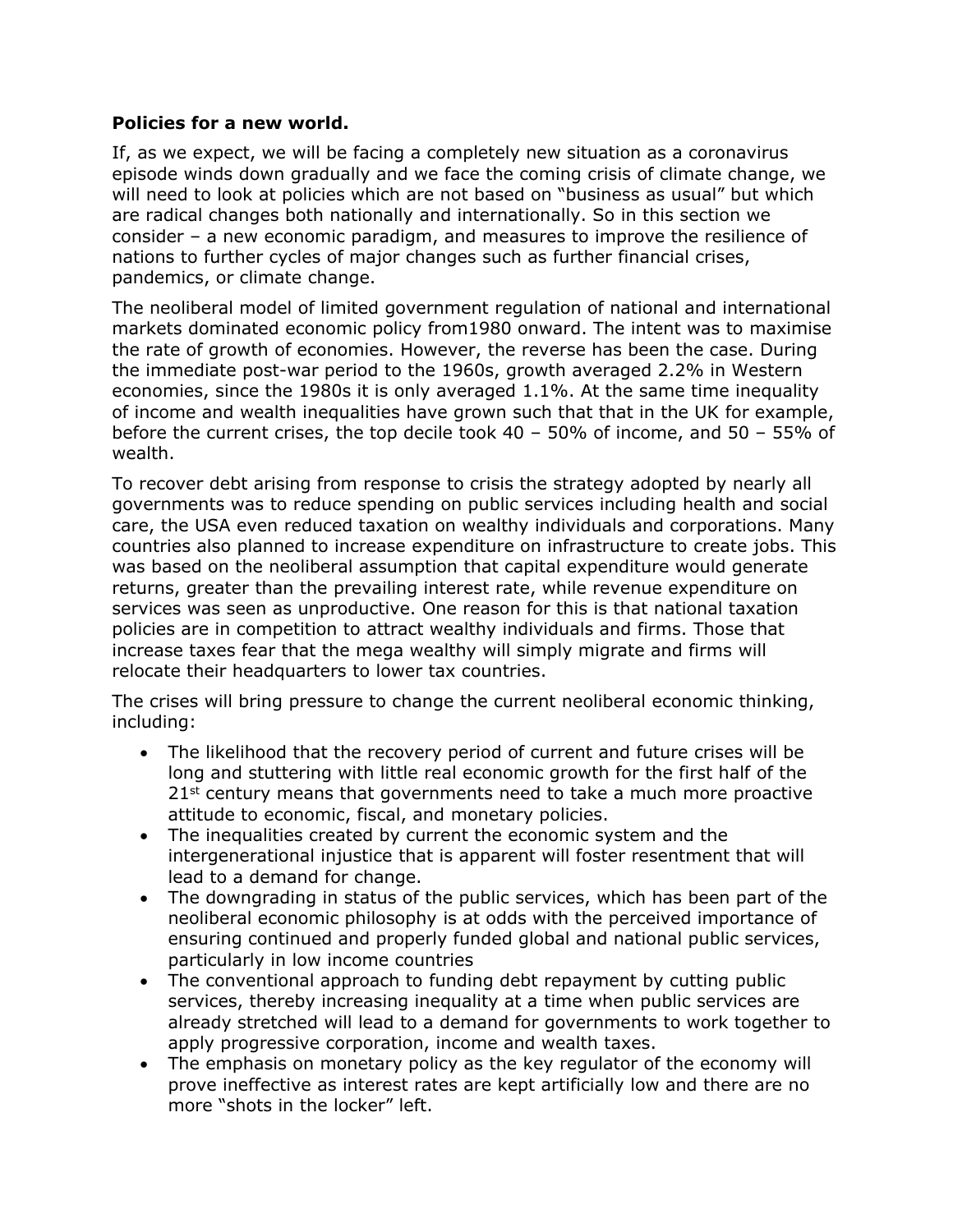An alternative economic approach to that of neoliberalism would see every individual as a national and global citizen with rights and responsibilities to serve the common good including global and planetary health. Those benefitting from high wealth and income would have a duty to contribute through taxation. Private and public enterprises would also have a duty to fulfil a purpose defined in terms of their social contribution to health, wellbeing and the environment. This should engage workers, investors and governments. At the level of national and multinational enterprises, this would require rethinking of corporate governance, as has been proposed by Colin Mayer. At global level nations and communities need to work together to regulate Multi-National Enterprises and to ensure international cooperation on issues such as poverty, health and climate change. This does not imply a system of state control or a global superpower but rather a system in which individuals and enterprises are regulated for the common good by a system of governance with the consent of nations and communities.

### **Strengthening resilience - Global issues – global solutions**

The current pandemic shows the weakness of national responses to a global issue. Bodies and arrangements already exist at international level to deal with health, climate change and economic issues that affect all nations, we do not need to reinvent new ones. We do, however, need to make sure that international agreements and organisations are properly funded and enabled to work effectively. We argue that improved resilience requires that we have greater transparency, that we implement mutual insurance arrangements, and that we recognise the limitations and threats of a globalised economy and make changes accordingly.

The UN Environmental programme receives less than \$1 billion per year largely through voluntary contributions. While it has led the provision of advice, actions in these field such as the Kyoto Accord and the Paris Agreement can be characterised as "too little, too late and too weak".

The International Health Regulations agreed in 2005 provides a framework to deal with global health threats where the incidence of infection in one country has implications for others. The WHO monitors those threats and makes policies and recommendations for action. In respect of this pandemic the recommended policy is "test, trace, and isolate". The WHO has already recommended that this policy could be implemented internationally through relatively modest national contributions. Unfortunately, those have not been forthcoming, and the result is that only a few nations put the policy into effect. For the most part, these nations have been those that were affected significantly by the SARS outbreak and had the necessary resources and structures to implement the recommended policy. In the current outbreak these nations have seen significantly improved outcomes as a result.

The IMF and the World Bank assist and advise governments in financial crises. But because the world economy is open to capital and income flows it is beyond the scope of nations to ensure Multi National Enterprises make appropriate tax contributions or account for the costs that they impose on communities by their activities. A proper schedule of the income, wealth, capital, the cost caused to the environment and others (externalities) is essential for the assessment of fair taxation. The introduction of a "Tobin tax" on international financial transactions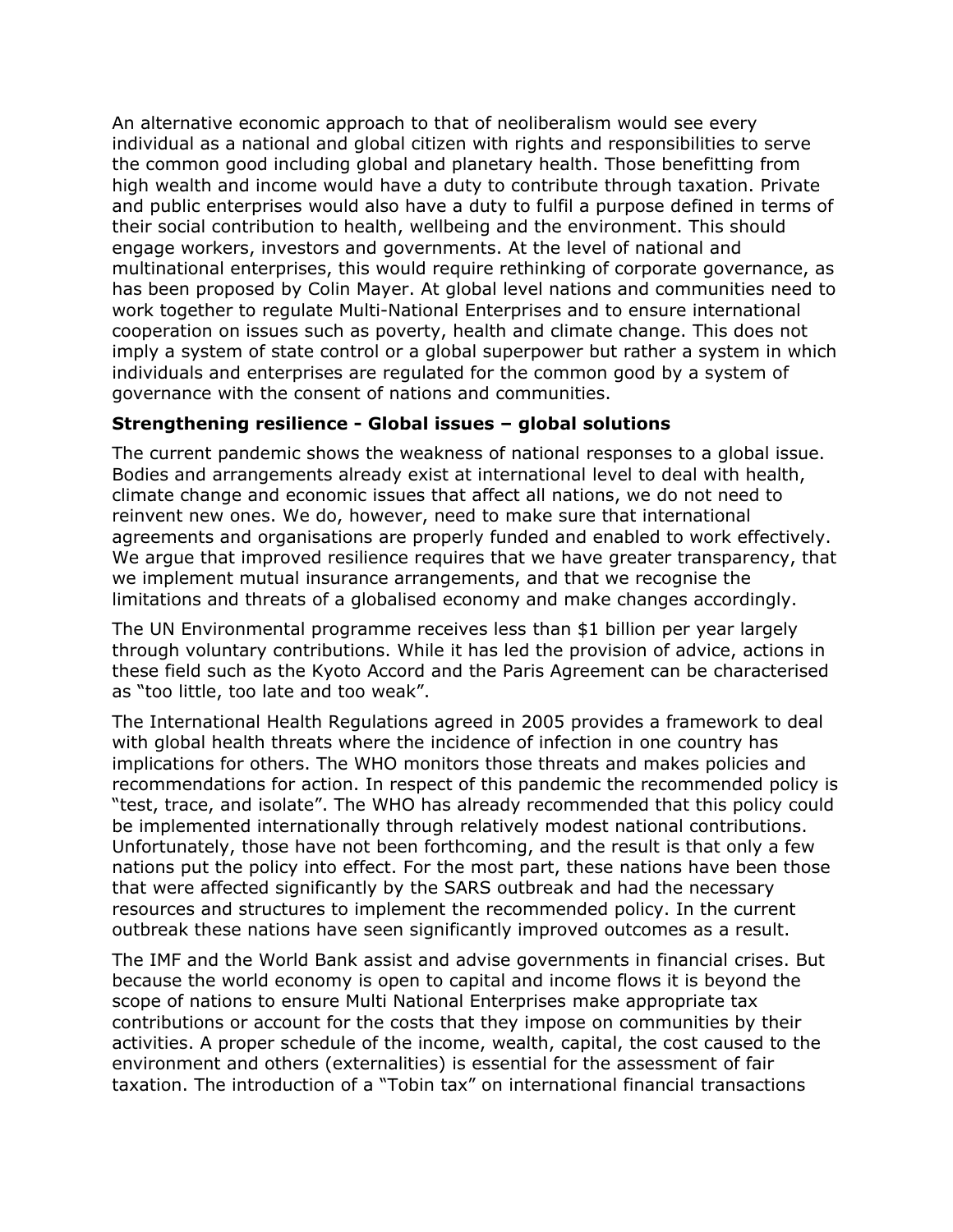and increases in assessed national contributions could provide the resources necessary to deal with issues like pandemic and climate change.

None of these international organisations is perfect. Indeed very often they are enmeshed by national and international politics, which diminishes their effectiveness. In relation to economic management the World Bank and IMF have often been associated with the imposition of the neoliberal economic orthodoxy on countries in return for financial assistance. In particular the recipe suggested for highly indebted nations has been a reduction of expenditure on health and other public services, But for many LICs these have been shown to be necessary costeffective foundations from economic and social development. In order to create resilience for the future some a greater of emergency resources needs to be built into national health services to handle sudden changes in pressures. Without such resources episodes like the coronavirus pandemic threaten to overwhelm national health services.

Resilience could be built upon an arrangement for mutual insurance whereby national resources of areas not affected can be used to assist the affected countries. This particularly applies to situations where the resources available to a country are limited by the poverty of its economy. Arrangements already exist for the differential pricing of drugs in response to emergencies such as the HIV/AIDS pandemic. Similar arrangements are needed to deal with the pandemic for the future and to provide a level of international emergency capacity which can be provided corporately at lower cost than individually by countries themselves. It was in recognition of this that the EU established a fund to assist member states in responding to the Coronavirus pandemic and has led other countries in establishing an Euro 8 billion fund for the development of vaccines and treatments for global distribution.

### **Achievable policies?**

We are facing three crises of such significance that they could create a sea change in public opinion:

- 1) The first crisis was the 2007/9 financial crisis. We learnt little from this. Deregulation remained the order of the day. Banks and speculative financing were not significantly changed or regulated. The response of most governments to the increased level of debt was to institute long-term policies of austerity – with disastrous consequences for social well-being. Public Services were reduced in scale to the point where they were just coping with current demands but had no capacity to deal with growth in demand or unexpected pressures. In this weak state nations were ill placed to deal with the second crisis.
- 2) The second crisis is upon us an international pandemic where the solutions proposed by international bodies like the WHO of "test, trace, and isolate" which could have been supported by relatively modest international financial support were not followed through. Consequently many countries have been caught flat-footed with neither the resilience in their health services, nor the extensive ability to undertake testing of their populations, to avoid the blunt policy of universal public "lockdown" with significant short, medium, and long term impacts on their domestic economies. The impact of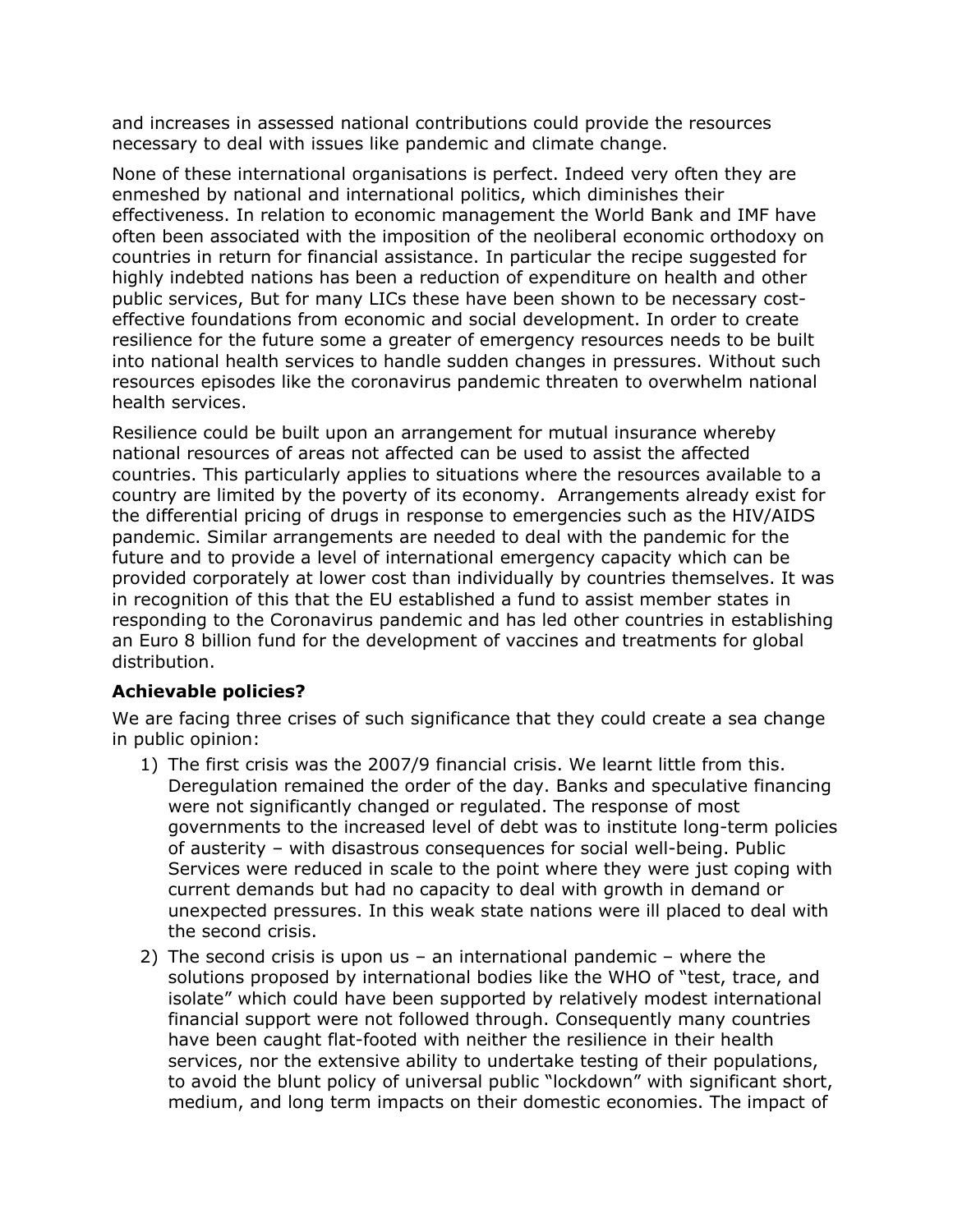this could have been reduced with a little foresight and investment. Will we learn from this? Some say that it is a game changer, others that we have a poor capacity for learning from our previous mistakes. We will see.

3) The third crisis however will be even more significant – that of climate change and the impact of human beings on the environment which has been officially recognised as a new geological period – the Anthropocene. The issues here are multi-dimensional, compared to the unidimensional financial crisis and pandemic crisis. They are longer term and cannot be short circuited. They will demand significant permanent changes to human lifestyles – not temporary restrictions. They will have differential impacts on individual nation states, groups of individuals, and on resources all of which have the capacity for creating serious international conflicts.

All of this is well-documented. So there is a possibility that in order to avoid the worst effects, we may decide that the laws of neoliberal economics are not immutable, and that making sure that we are all involved in this together before "we are all in it together" – literally – would be a sensible move. For if we fall into the trap of nationalism, then claims of politicians to garner public support because "its all in their fault" will sound the hollow knell of a funeral for humankind.

Unfortunately, the current concentration on nationalism has emphasised national rather than international identity and stimulated authoritarian responses. Some countries, like Russia and China have long had a history of authoritarian rule, but this has been exacerbated lately by the desire of the current leaders of those countries to cement themselves into long-term, or lifetime leadership positions. In other countries the imposition of emergency legislation has presented their leadership with powers that they will be reluctant to give up and which they will use for personal or sectional interest – Hungary, Poland, Israel and Turkey are cases in point. In yet other countries the traditional democratic leadership has been subverted by egotistic and narcissistic leaders who espouse divisive and nationalistic policies – such as the United States or Brazil.

Even within transnational associations like the EU the current pandemic crisis has resulted in some responses which are uncoordinated and nationalistic, putting significant pressure on federal or quasi-federal arrangements. Some commentators begin to fear the breakdown of such transnational arrangements under the pressure of the current crisis. Some individual countries – like Chile – which have pursued an ultra-orthodox neoliberal economic policy are experiencing significant social unrest as a result of increased inequality. Within the UK the neoliberal economic orthodoxy is espoused by leading members of the current government and its separatist policy of Brexit. This is not encouraging.

## **An Alternative to Neoliberalism**

A Government prepared to face the new circumstances, must consider the prospect of limited economic growth and acknowledge its duty neglected people and regions, future generations and the world. It should seek to position UK as a leader for sustainable development in the UK and globally.

1) Business debt could be reduced by encouraging companies to sell shares to employees and government support for banks and industries could be traded